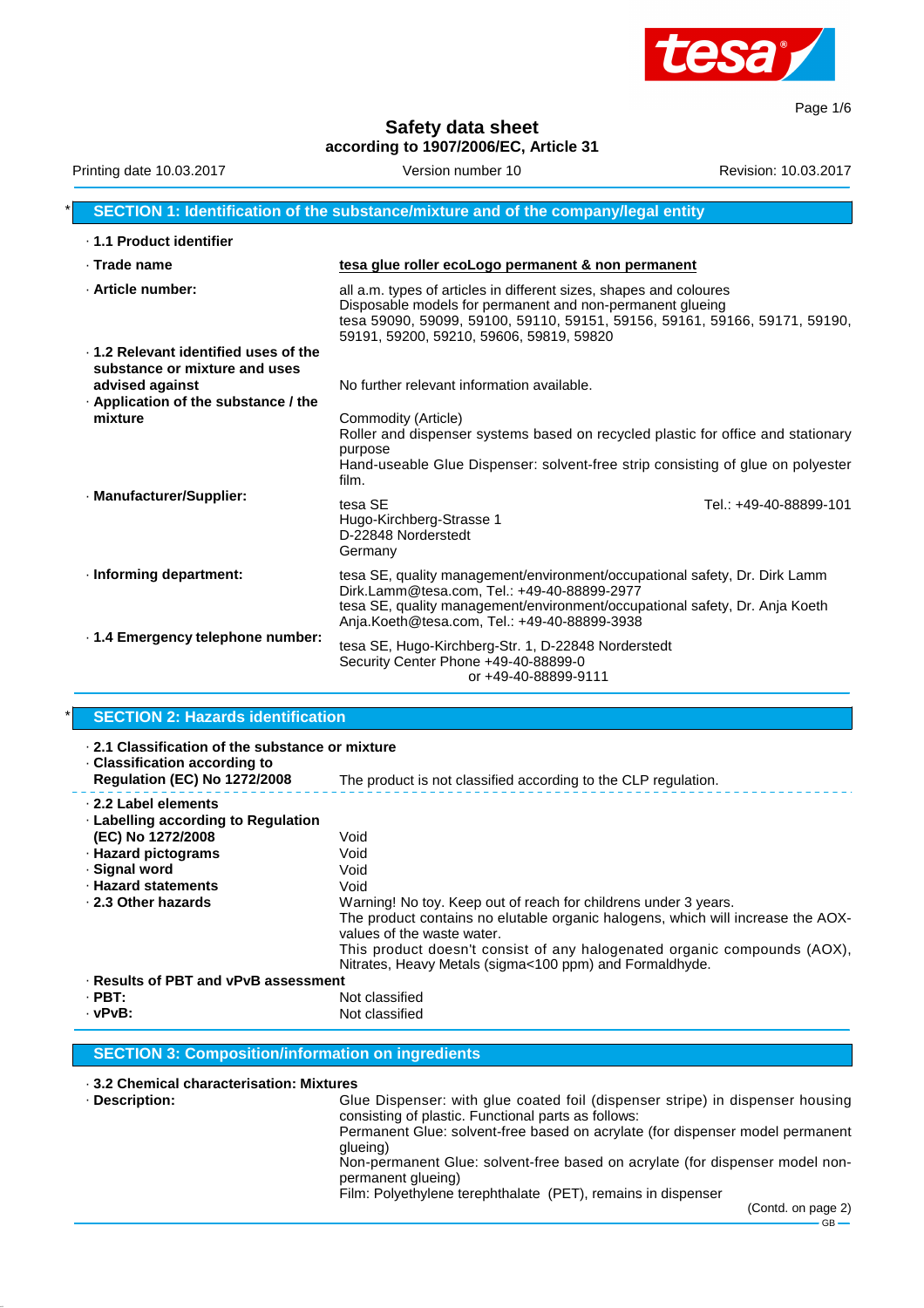

Page 2/6

**Safety data sheet**

| Printing date 10.03.2017                                                                                                                                                                                                                                                                                     | according to 1907/2006/EC, Article 31<br>Version number 10                                                                                                                                                                                                                                                                                                 | Revision: 10.03.2017 |
|--------------------------------------------------------------------------------------------------------------------------------------------------------------------------------------------------------------------------------------------------------------------------------------------------------------|------------------------------------------------------------------------------------------------------------------------------------------------------------------------------------------------------------------------------------------------------------------------------------------------------------------------------------------------------------|----------------------|
| Trade name tesa glue roller ecoLogo permanent & non permanent                                                                                                                                                                                                                                                |                                                                                                                                                                                                                                                                                                                                                            |                      |
|                                                                                                                                                                                                                                                                                                              |                                                                                                                                                                                                                                                                                                                                                            | (Contd. of page 1)   |
| · Characterisation equipment,<br>container:                                                                                                                                                                                                                                                                  | Housing: Polystyrene (PS). Recycled plastic based on 100% recycled materials in<br>accordance to DIN EN ISO 14021.<br>Large Gear: Polyoxymethylene-Acetale Copolymere (POM)<br>Small Gear: Polyoxymethylene-Acetale Copolymere (POM)<br>Applicator Tip: Polyoxymethylene-Acetale Copolymere (POM)<br>Core: Acrylnitrile-Butadiene-Styrene Copolymere (ABS) |                      |
| · Dangerous components:<br>· SVHC                                                                                                                                                                                                                                                                            | Void<br>Free of any SVHC substances or < 0.1 %                                                                                                                                                                                                                                                                                                             |                      |
| · Regulation (EC) No 648/2004 on<br>detergents / Labelling for contents<br>· Additional information                                                                                                                                                                                                          | not applicable<br>For the wording of the listed hazard phrases refer to section 16.                                                                                                                                                                                                                                                                        |                      |
| <b>SECTION 4: First aid measures</b>                                                                                                                                                                                                                                                                         |                                                                                                                                                                                                                                                                                                                                                            |                      |
| 4.1 Description of first aid measures<br><b>General information</b><br>· After inhalation<br>· After skin contact<br>· After eye contact<br>· After swallowing<br>. 4.2 Most important symptoms and<br>effects, both acute and delayed<br>. 4.3 Indication of any immediate<br>medical attention and special | No special measures required.<br>void<br>The product is not skin irritating.<br>Rinse with warm water.<br>Void<br>Not necessary at proper use<br>No further relevant information available.                                                                                                                                                                |                      |
| treatment needed                                                                                                                                                                                                                                                                                             | No further relevant information available.                                                                                                                                                                                                                                                                                                                 |                      |
| <b>SECTION 5: Firefighting measures</b>                                                                                                                                                                                                                                                                      |                                                                                                                                                                                                                                                                                                                                                            |                      |
| · 5.1 Extinguishing media<br>· Suitable extinguishing agents<br>· 5.2 Special hazards arising from the<br>substance or mixture                                                                                                                                                                               | CO2, extinguishing powder or water jet. Fight larger fires with water jet.<br>Polystyrene develops deap black steams with acute smell while burning.<br>Can be released in case of fire:<br>Nitrogen oxide (NOx)<br>Carbon monoxide (CO)                                                                                                                   |                      |
| · 5.3 Advice for firefighters<br>· Protective equipment:                                                                                                                                                                                                                                                     | Put on breathing apparatus.<br>Do not inhale explosion gases or combustion gases.                                                                                                                                                                                                                                                                          |                      |
| <b>SECTION 6: Accidental release measures</b>                                                                                                                                                                                                                                                                |                                                                                                                                                                                                                                                                                                                                                            |                      |
| 6.1 Personal precautions, protective<br>equipment and emergency                                                                                                                                                                                                                                              |                                                                                                                                                                                                                                                                                                                                                            |                      |

| equipment and emergency              |                                                                 |
|--------------------------------------|-----------------------------------------------------------------|
| procedures                           | Not required.                                                   |
| .6.2 Environmental precautions:      | No special measures required.                                   |
| $\cdot$ 6.3 Methods and material for |                                                                 |
| containment and cleaning up:         | Collect mechanically.                                           |
| 6.4 Reference to other sections      | No dangerous materials are released.                            |
|                                      | See Section 7 for information on safe handling                  |
|                                      | See Section 8 for information on personal protection equipment. |
|                                      | See Section 13 for information on disposal.                     |
|                                      |                                                                 |

# **SECTION 7: Handling and storage**

· **7.1 Precautions for safe handling** No special measures required.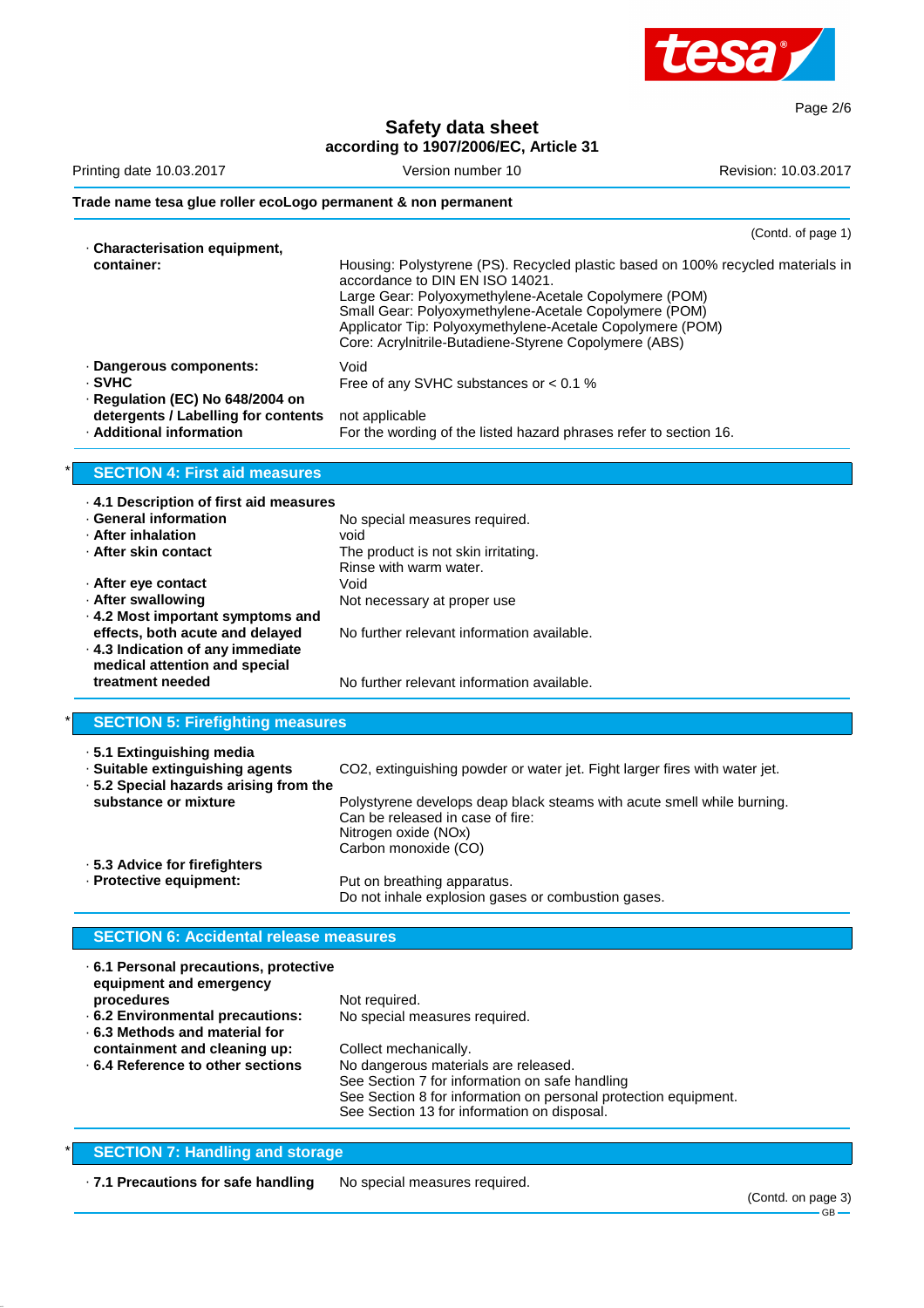

Page 3/6

#### **Safety data sheet according to 1907/2006/EC, Article 31**

# Printing date 10.03.2017 **Version number 10** Revision: 10.03.2017 **Trade name tesa glue roller ecoLogo permanent & non permanent** (Contd. of page 2) · **Information about protection against explosions and fires:** No special measures required. · **7.2 Conditions for safe storage, including any incompatibilities** · **Storage** · **Requirements to be met by** storerooms and containers: No special requirements. · **Information about storage in one common storage facility:** Not required. · **Further information about storage conditions:** None.<br>**7.3 Specific end use(s)** No fur · **7.3 Specific end use(s)** No further relevant information available. **SECTION 8: Exposure controls/personal protection** · **Additional information about design of technical systems:** No further data; see item 7. · **8.1 Control parameters** · **Components with critical values that require monitoring at the workplace:** · **Additional information:** The lists that were valid during the compilation were used as basis.

- · **8.2 Exposure controls**
- · **Personal protective equipment**
- 
- **· Breathing equipment:** Void<br> **Protection of hands:** Not required. • **Protection of hands:** Not required.<br>• **Eye protection:** Not required.
- $\cdot$  Eye protection:
- · **Body protection:** Not required.

#### **SECTION 9: Physical and chemical properties**

| . 9.1 Information on basic physical and chemical properties<br><b>General Information</b><br>· Appearance:<br>Form:<br>Colour:<br>· Smell:<br>· Odour threshold: | Solid.<br>Various colours<br>Nearly odourless<br>Not determined. |
|------------------------------------------------------------------------------------------------------------------------------------------------------------------|------------------------------------------------------------------|
| · pH-value:                                                                                                                                                      | Not applicable.                                                  |
| · Change in condition<br><b>Melting point/freezing point:</b><br>Initial boiling point and boiling range: not applicable                                         | Not determined<br>Not determined                                 |
| · Flash point:                                                                                                                                                   | Not applicable                                                   |
| · Inflammability (solid, gaseous)                                                                                                                                | Not determined.                                                  |
| · Ignition temperature:                                                                                                                                          |                                                                  |
| Decomposition temperature:                                                                                                                                       | Not determined.                                                  |
| · Self-inflammability:                                                                                                                                           | Product is not selfigniting.                                     |
| · Explosive properties:                                                                                                                                          | Product is not explosive.                                        |
| Critical values for explosion:<br>Lower:<br>Upper:                                                                                                               | Not determined.<br>Not determined.                               |
| · Steam pressure:                                                                                                                                                | Not applicable.                                                  |
|                                                                                                                                                                  | $(Contd)$ on page 4)                                             |

on page aye 4)<br>·GB —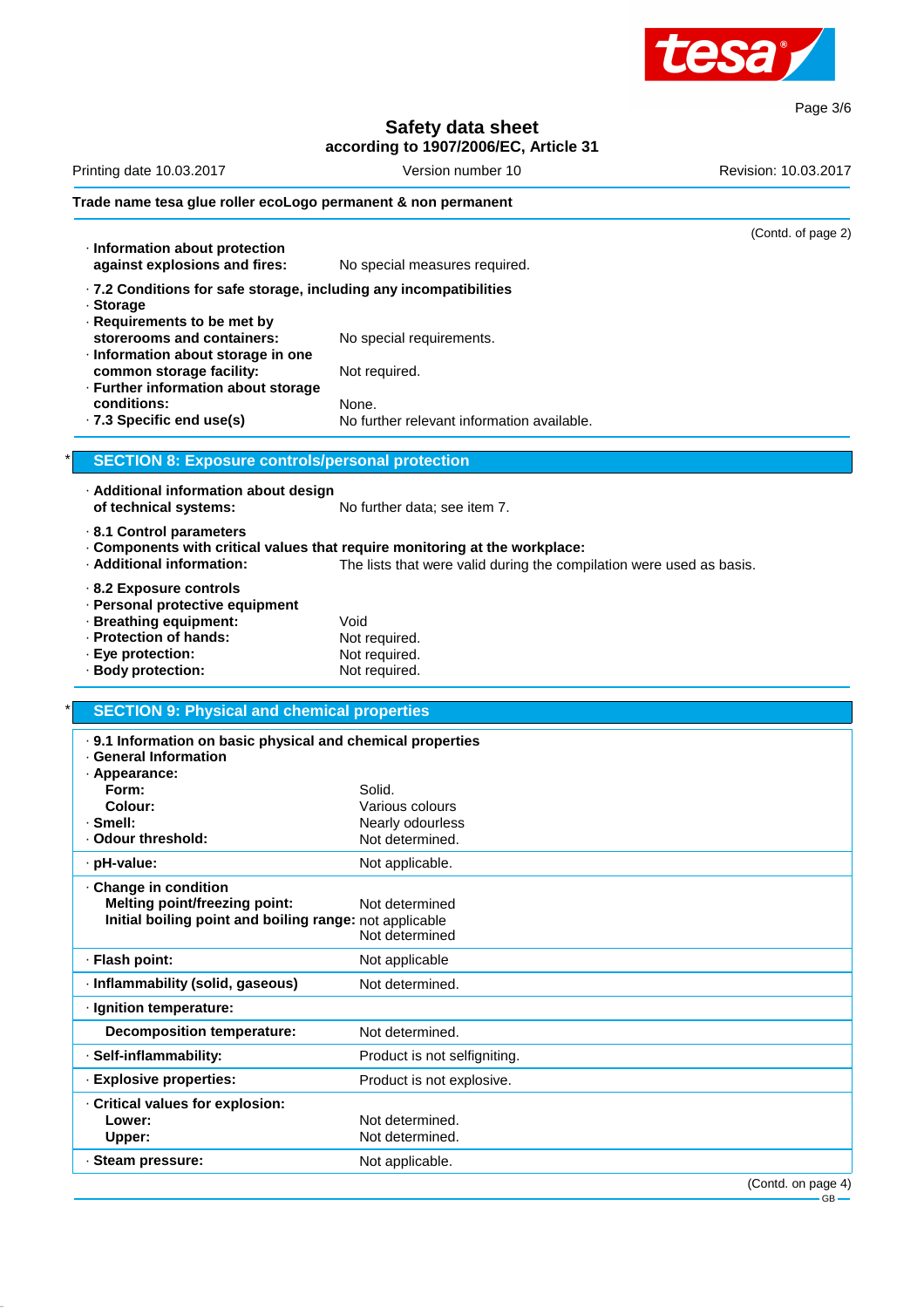

Page 4/6

## **Safety data sheet according to 1907/2006/EC, Article 31**

Printing date 10.03.2017 **Version number 10** Revision: 10.03.2017

#### **Trade name tesa glue roller ecoLogo permanent & non permanent**

|                                           |                                            | (Contd. of page 3) |
|-------------------------------------------|--------------------------------------------|--------------------|
| ⋅ Density at 20 °C                        | 1.05 $g/cm3$<br>Not determined             |                    |
| · Relative density                        | Not determined.                            |                    |
| · Vapour density                          | Not applicable.                            |                    |
| · Evaporation rate                        | Not applicable.                            |                    |
| . Solubility in / Miscibility with        |                                            |                    |
| Water:                                    | Unsoluble                                  |                    |
| · Partition coefficient: n-octanol/water: | Not determined.                            |                    |
| · Viscosity:                              |                                            |                    |
| dynamic:                                  | Not applicable.                            |                    |
| kinematic:                                | Not applicable.                            |                    |
| · Solvent content:                        |                                            |                    |
| <b>Organic solvents:</b>                  | $0.0\%$                                    |                    |
| Solids content:                           | 100.0%                                     |                    |
| ⋅ 9.2 Other information                   | No further relevant information available. |                    |
|                                           |                                            |                    |

#### **SECTION 10: Stability and reactivity**

· **10.2 Chemical stability**

· **10.1 Reactivity** No further relevant information available.

· **Thermal decomposition / conditions to be avoided:** No decomposition if used according to specifications. · **10.3 Possibility of hazardous reactions reactions reactions now be a No dangerous reactions** known · **10.4 Conditions to avoid** No further relevant information available. · **10.5 Incompatible materials:** No further relevant information available. · **10.6 Hazardous decomposition products:** No dangerous decomposition products known

#### **SECTION 11: Toxicological information**

|  | ⋅ 11.1 Information on toxicological effects |  |
|--|---------------------------------------------|--|
|  |                                             |  |

· **Acute toxicity** Based on available data, the classification criteria are not met.

- · **Primary irritant effect:**
- · **Skin corrosion/irritation** Based on available data, the classification criteria are not met. · **Serious eye damage/irritation** Based on available data, the classification criteria are not met. · **Respiratory or skin sensitisation** Based on available data, the classification criteria are not met. · **CMR effects (carcinogenity, mutagenicity and toxicity for reproduction)** · **Germ cell mutagenicity** Based on available data, the classification criteria are not met. · **Carcinogenicity** Based on available data, the classification criteria are not met. · **Reproductive toxicity** Based on available data, the classification criteria are not met.<br>• **STOT-single exposure** Based on available data, the classification criteria are not met. · **STOT-single exposure** Based on available data, the classification criteria are not met. Based on available data, the classification criteria are not met. · **Aspiration hazard** Based on available data, the classification criteria are not met.
- 

## **SECTION 12: Ecological information**

- · **12.1 Toxicity**
- · **Aquatic toxicity:** No further relevant information available.
- 
- 
- 
- · **Additional ecological information:** · **According to recipe contains the**
- **following heavy metals and**

· **12.2 Persistence and degradability** No further relevant information available. No further relevant information available. · **12.4 Mobility in soil** No further relevant information available.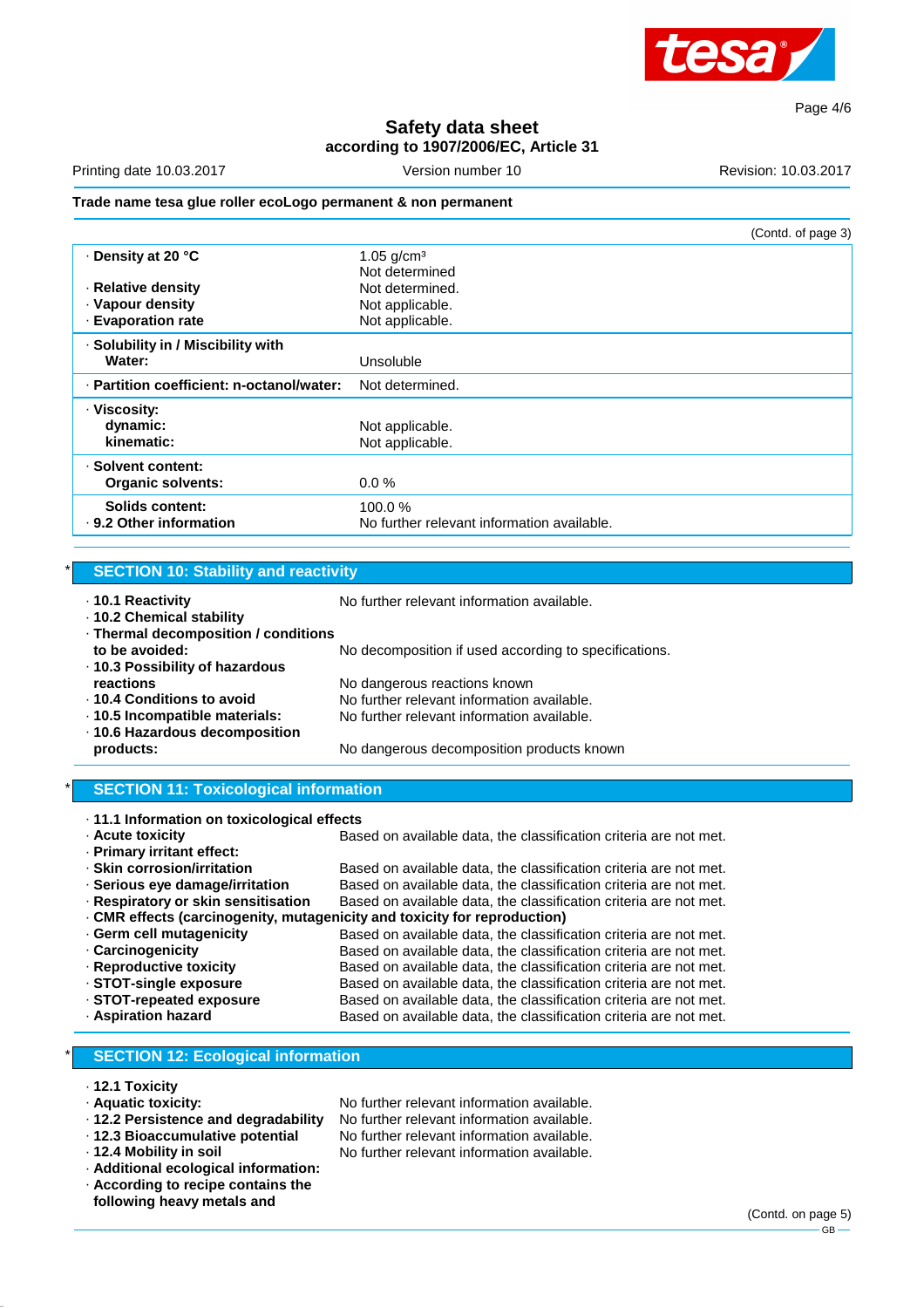

Page 5/6

### **Safety data sheet according to 1907/2006/EC, Article 31**

|                                                               | $acc$ or any to 1301/2000/LC, Article 31                                                                                                                                                                                                  |                      |
|---------------------------------------------------------------|-------------------------------------------------------------------------------------------------------------------------------------------------------------------------------------------------------------------------------------------|----------------------|
| Printing date 10.03.2017                                      | Version number 10                                                                                                                                                                                                                         | Revision: 10.03.2017 |
| Trade name tesa glue roller ecoLogo permanent & non permanent |                                                                                                                                                                                                                                           |                      |
|                                                               |                                                                                                                                                                                                                                           | (Contd. of page 4)   |
| $\cdot$ compounds according to EC<br>guideline NO. 76/464 EC: |                                                                                                                                                                                                                                           |                      |
|                                                               | Free of heavy metals (Pb, Cd, Hg, Cr6+)                                                                                                                                                                                                   |                      |
|                                                               | Free of Polybrominated Biphenyls (PBBs) and Polybrominated Diphenyl Ethers                                                                                                                                                                |                      |
|                                                               | (PBDEs) according to RoHS Directive.                                                                                                                                                                                                      |                      |
| · General notes:                                              | Housing: 100% recycled plastic                                                                                                                                                                                                            |                      |
|                                                               | Glue: solvent free                                                                                                                                                                                                                        |                      |
|                                                               | Packaging: 80% recycled cardboard                                                                                                                                                                                                         |                      |
|                                                               | Only valid for Refill:                                                                                                                                                                                                                    |                      |
|                                                               | Housing: 61 % recycled plastic                                                                                                                                                                                                            |                      |
| . 12.5 Results of PBT and vPvB assessment                     | Generally not hazardous for water.                                                                                                                                                                                                        |                      |
|                                                               |                                                                                                                                                                                                                                           |                      |
| $\cdot$ PBT:                                                  | Not applicable.                                                                                                                                                                                                                           |                      |
| $\cdot$ vPvB:                                                 | Not applicable.                                                                                                                                                                                                                           |                      |
| · 12.6 Other adverse effects                                  | No further relevant information available.                                                                                                                                                                                                |                      |
| <b>SECTION 13: Disposal considerations</b>                    |                                                                                                                                                                                                                                           |                      |
|                                                               |                                                                                                                                                                                                                                           |                      |
| · 13.1 Waste treatment methods                                |                                                                                                                                                                                                                                           |                      |
| · Recommendation                                              | Smaller quantities can be disposed of with household garbage.                                                                                                                                                                             |                      |
| · European waste catalogue                                    |                                                                                                                                                                                                                                           |                      |
| (recommendation)                                              | Only relevant for commercial/industrial applications. It is void for this article.                                                                                                                                                        |                      |
| . Additional information about the                            |                                                                                                                                                                                                                                           |                      |
| European waste catalogue:                                     | The assignment of a waste key number according to EC Decision 2000/532/EC in<br>connection with EU Directive 75/442/EC has to follow specific industry<br>requirements. The obove mentioned classification is only one possible proposal. |                      |

· **Uncleaned packagings:**

Disposal according to official regulations.

# **SECTION 14: Transport information**

| ⋅ 14.1 UN-Number<br>· ADR, ADN, IMDG, IATA                                   | Void                                                              |
|------------------------------------------------------------------------------|-------------------------------------------------------------------|
| · 14.2 UN proper shipping name<br>· ADR, ADN, IMDG, IATA                     | Void                                                              |
| · 14.3 Transport hazard class(es)                                            |                                                                   |
| · ADR, ADN, IMDG, IATA<br>· Class                                            | Void                                                              |
| ⋅ 14.4 Packing group<br>· ADR, IMDG, IATA                                    | Void                                                              |
| · 14.5 Environmental hazards:<br>· Marine pollutant:                         | No.                                                               |
| 14.6 Special precautions for user                                            | Not applicable.                                                   |
| · 14.7 Transport in bulk according to Annex II of Marpol<br>and the IBC Code | Not applicable.                                                   |
| · Transport/Additional information:                                          | Not dangerous according to the above mentioned<br>specifications. |
| · UN "Model Regulation":                                                     | Void                                                              |
|                                                                              | (Contd. on page 6)                                                |
|                                                                              | $GB$ —                                                            |